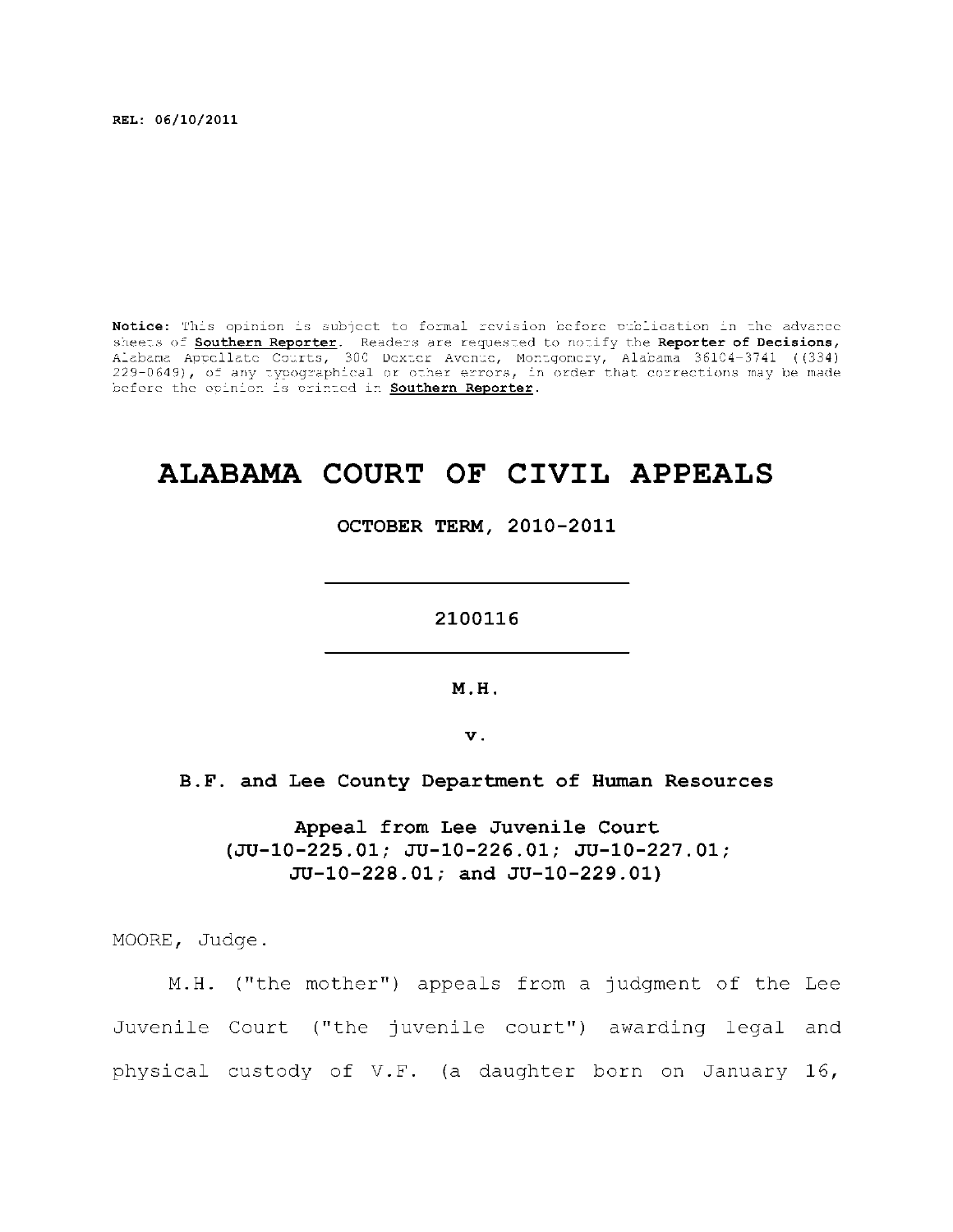1996), R.F. (a son born on January 4, 1998), A.F. (a son born on November 9, 1999), L.F. (a son born on January 27, 2001), and F.F. (a daughter born on March 14, 2003) (collectively, "the children") to their father, B.F. We affirm in part and reverse in part.

#### Procedural Background

On May 7, 2010, the Lee County Department of Human Resources ("DHR") filed petitions with the juvenile court alleging that the children were dependent because the mother and B.F. ("the father"), who had been involved in a relationship for 17 years, had recently separated and that the mother and the father disagreed as to with whom the children should live and were engaging in actions adversely affecting the children's welfare by "pulling [the children] back and forth and [the children] do not have a stable and healthy environment as a result." DHR also alleged that "the mother went to the [children's] schools with a video recorder to speak with the children and record them" and that the mother "has exhibited other irrational behaviors and may need a mental health assessment." More specifically, DHR alleged that, as to  $L.F.$ , the mother had refused to provide the father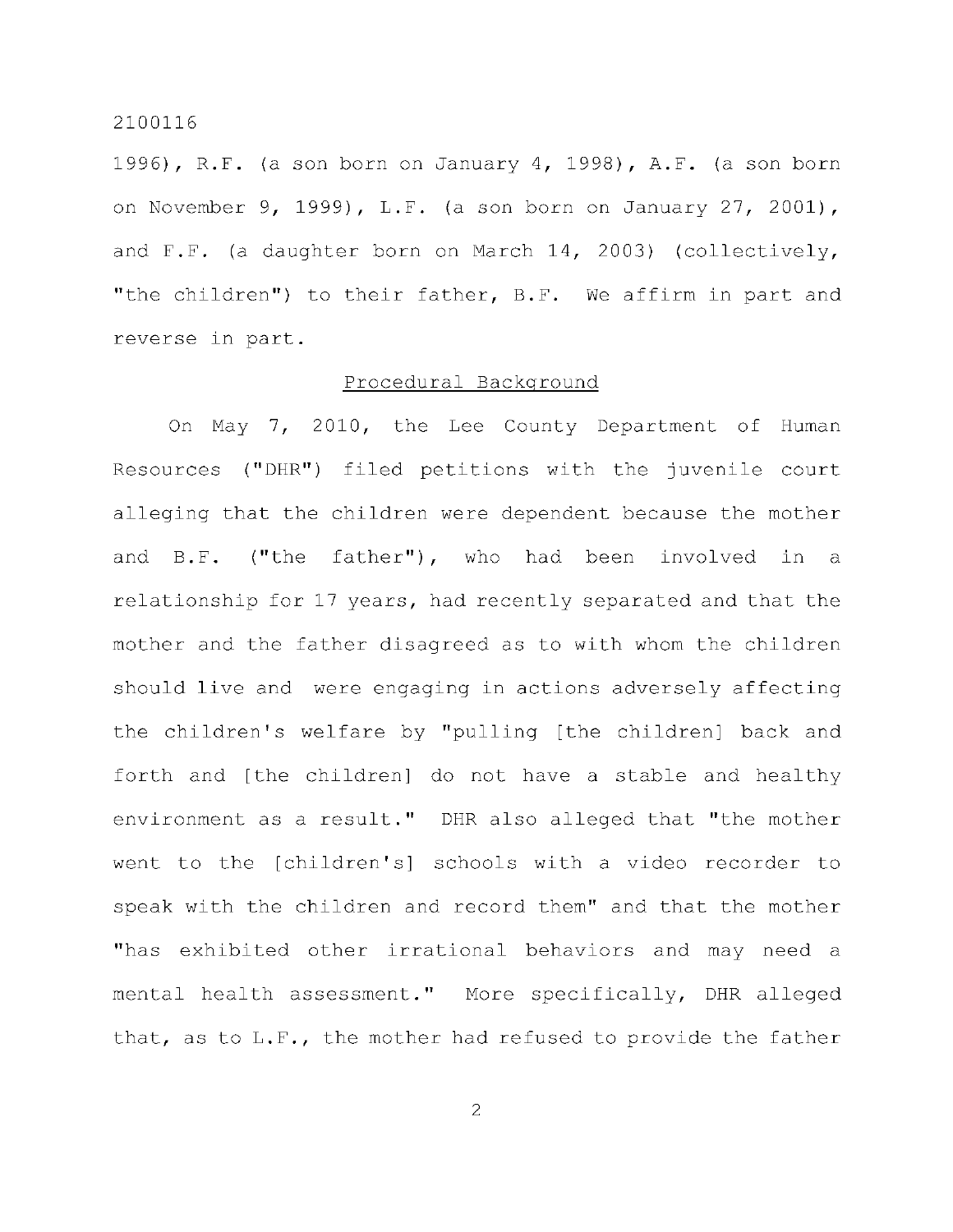with the child's asthma medication, which had led to the child's hospitalization.

On May  $25$ ,  $2010$ , after a hearing, the juvenile court entered a pendente lite order placing the children in the temporary custody of the father, allowing the mother only supervised visitation, and scheduling a final hearing for August 20, 2010. The juvenile court appointed a quardian ad litem for the children and ordered the mother to submit to a psychological assessment.

On August 20, 2010, the scheduled trial date, the quardian ad litem sought a continuance because the mother had not submitted to the court-ordered psychological assessment. The mother's appointed counsel objected, asserting that the father also should be required to undergo a psychological evaluation. The juvenile court continued the trial and ordered the father to submit to a psychological assessment.

On October 5, 2010, the mother was appointed new counsel; that new appointment was made because of changes in the juvenile court's contract with appointed attorneys. On October 15, 2010, the mother's new counsel requested a continuance of the case; on that same date, the mother's new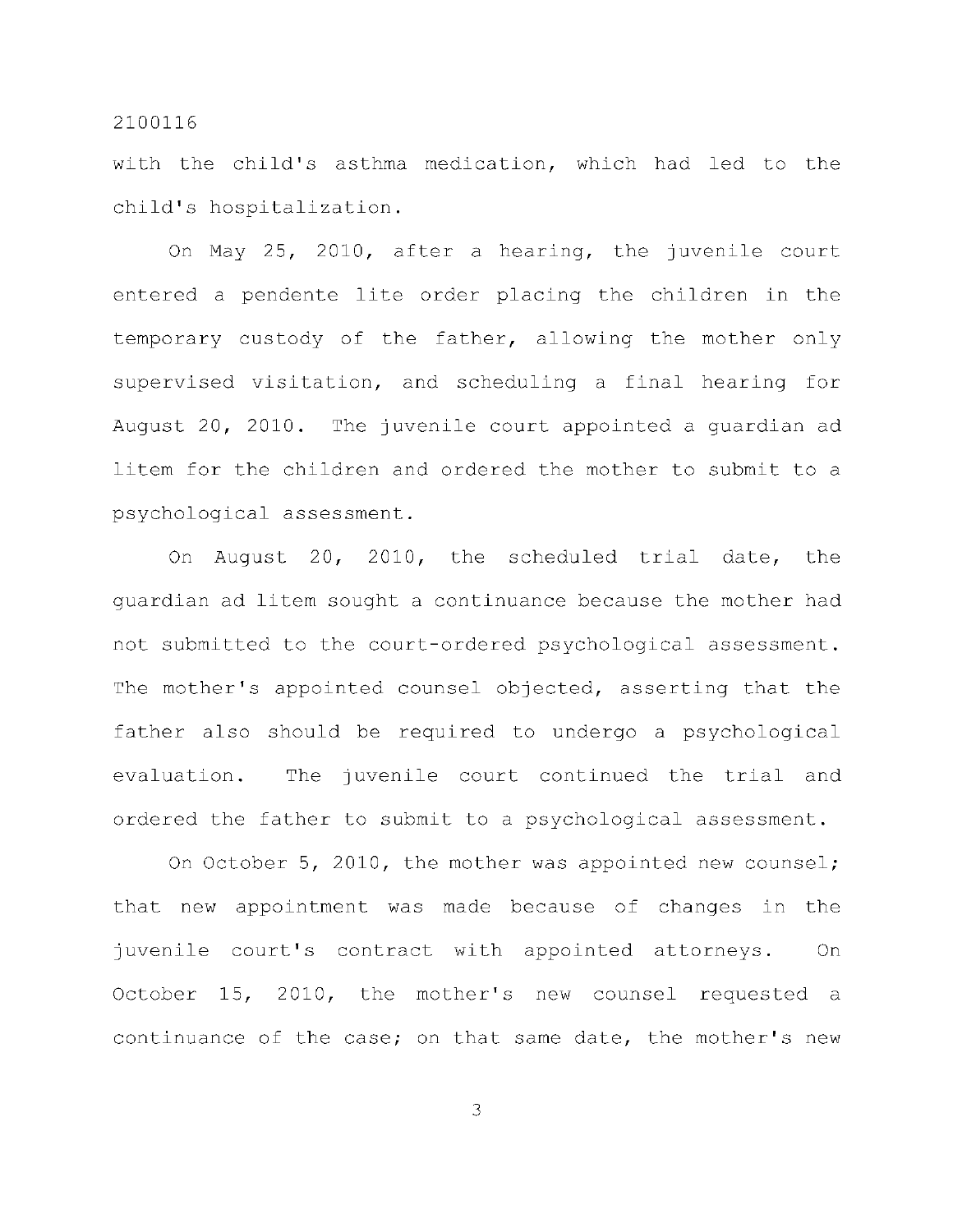counsel filed her first discovery request. The juvenile court granted the mother's discovery request, but it held in abeyance her request for a continuance of the final hearing; the juvenile court noted that the motion would be considered at the time scheduled for trial.

On October 20, 2010, the date scheduled for the final hearing, the juvenile court denied the mother's motion to continue. The mother raised no objection to that ruling and, after briefly reviewing DHR's discovery responses, indicated that she was ready to proceed. The cause was tried before the juvenile court, which received ore tenus evidence.

On October 21, 2010, the juvenile court entered its final judgment finding the children dependent, awarding custody of the children to the father, ordering the mother to pay child support, allowing the mother supervised visitation, and ordering DHR to supervise the case for the purpose of implementing counseling for the mother and the children. The mother timely filed her notice of appeal on October 27, 2010.

## Factual Background

At the October 20, 2010, hearing, the evidence established the following. Farrell Seymore, the principal at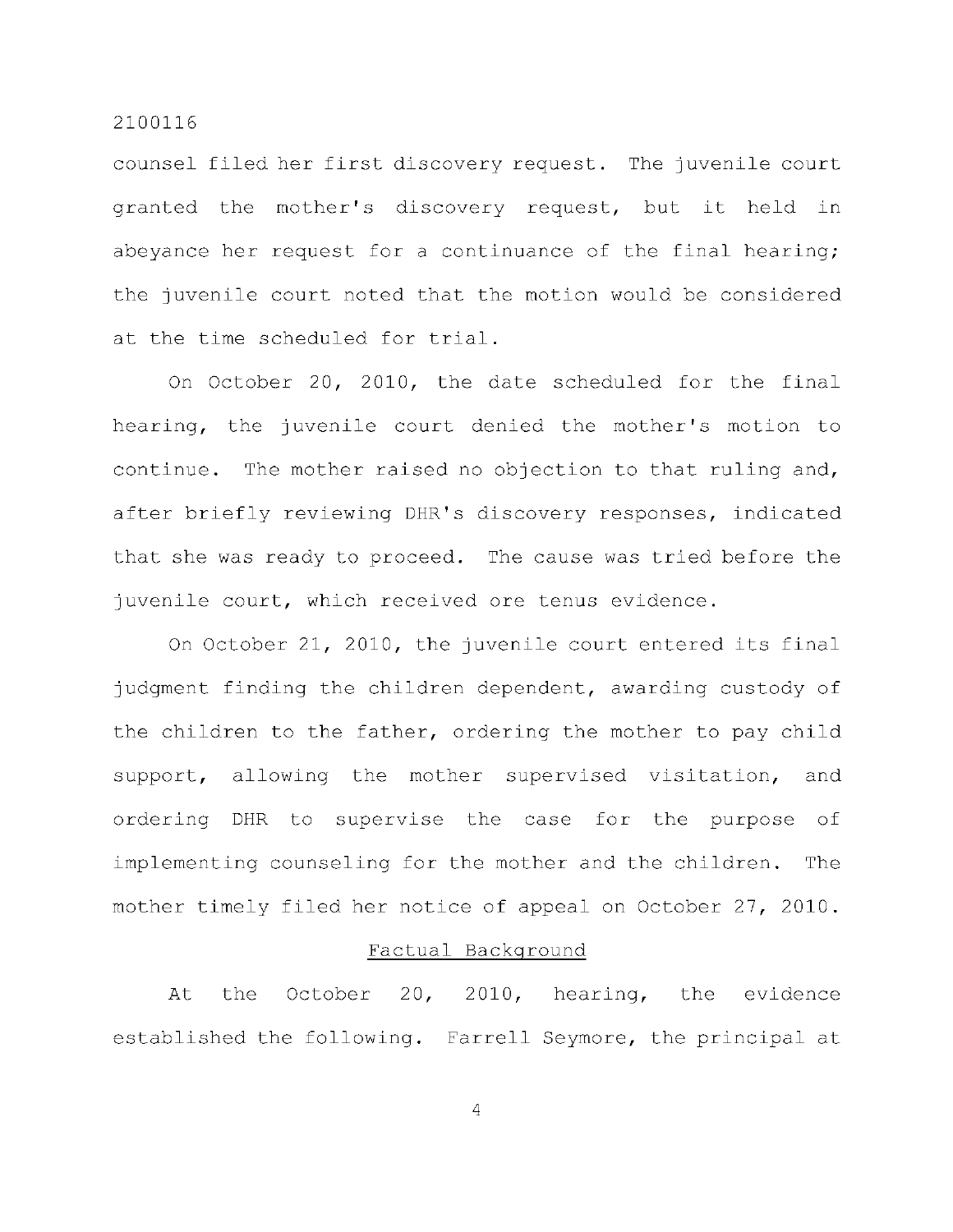Opelika Middle School, testified that, on one occasion during the spring of 2010, both the mother and the father arrived at the school and sought to check A.F. and R.F. out of school. Seymore testified that the school was unsure how to proceed because the mother and the father were disputing with whom A.F. and R.F. should leave and the school's paperwork regarding A.F. and R.F. indicated that both parents held custody of them. Based upon instructions from DHR, Seymore allowed the children to decide with whom they would leave; they chose to leave with the father.<sup>1</sup> Seymore testified that both  $A.F.$  and  $R.F.$  were  $A/B$  students and that, other than their parents' dispute regarding custody, the school had no other complaints or concerns regarding them.

Sherrioda Heard, the school counselor for the Opelika City School System, testified that she had had contact with V.F. and  $F.F.$  in April 2010 because they were frequently coming to school late and were leaving school early and it was beginning to affect the academic performance of at least one of them. Heard testified without objection that she had heard

 $1$ It was unclear from Seymore's testimony whether he or another representative of the school had spoken with DHR.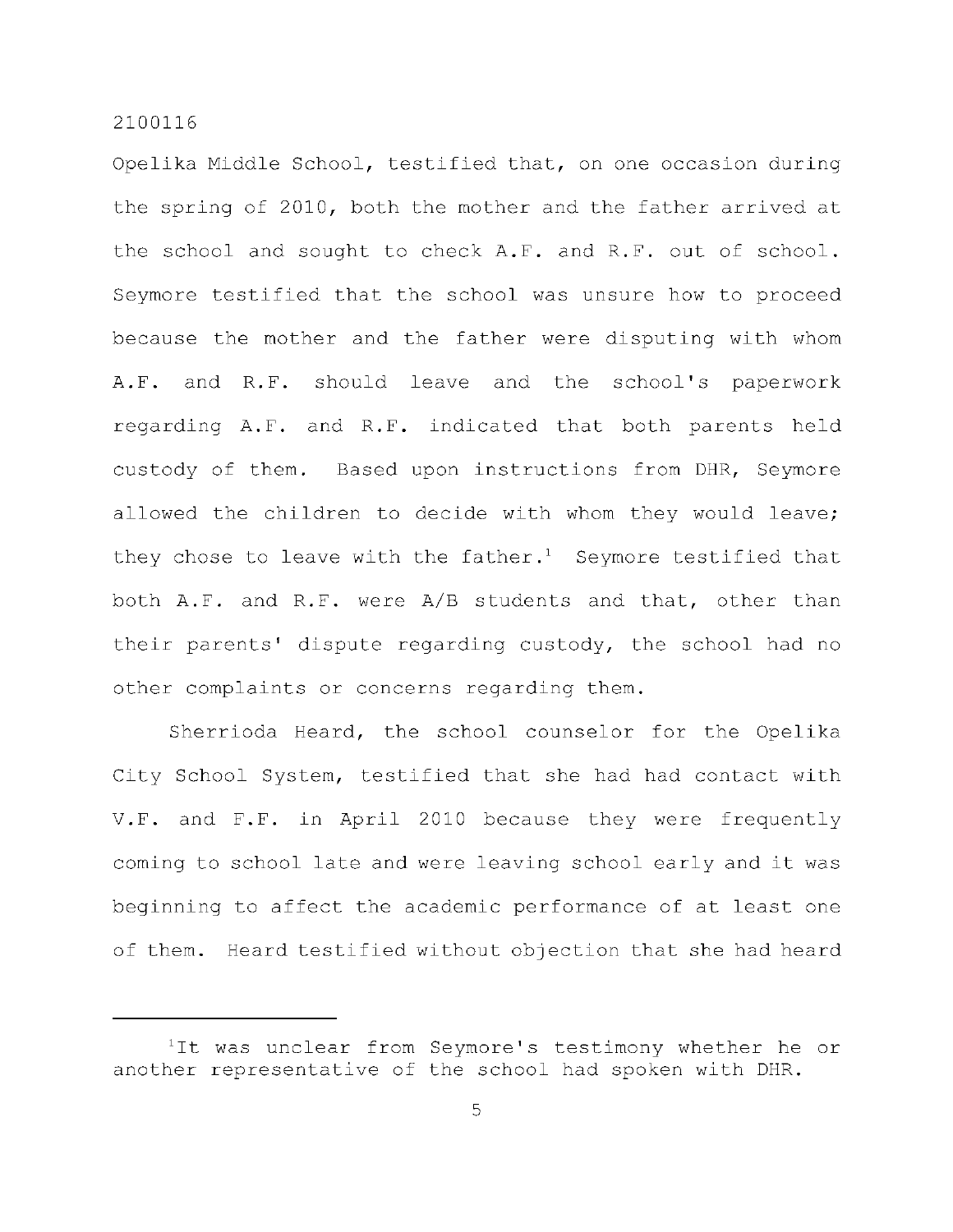from others that the mother had arrived at the school with a video camera, which she had used to videotape V.F. and F.F.; Heard, however, had not witnessed that incident. Heard learned by the end of the school year that the father had received temporary custody of V.F. and F.F. and that they would be transferring to another school.

Britney Ware, a DHR assessment worker, first became involved in the case in February or March 2010 because of a report that the father was sexually abusing two of the male children; according to Ware, DHR could not substantiate that report and it was found to be "not indicated." During that investigation, some of the children had reported to DHR that the mother had physically abused them and that they did not want to return home to her. DHR could not substantiate those reports, and those claims subsequently were found to be "not indicated." It was during the pendency of that investigation, however, that Seymore contacted DHR and reported that the parents were frequently checking A.F. and R.F. out of school in an attempt to keep them away from the other parent as part of their ongoing custody dispute. DHR then filed dependency petitions regarding all the children.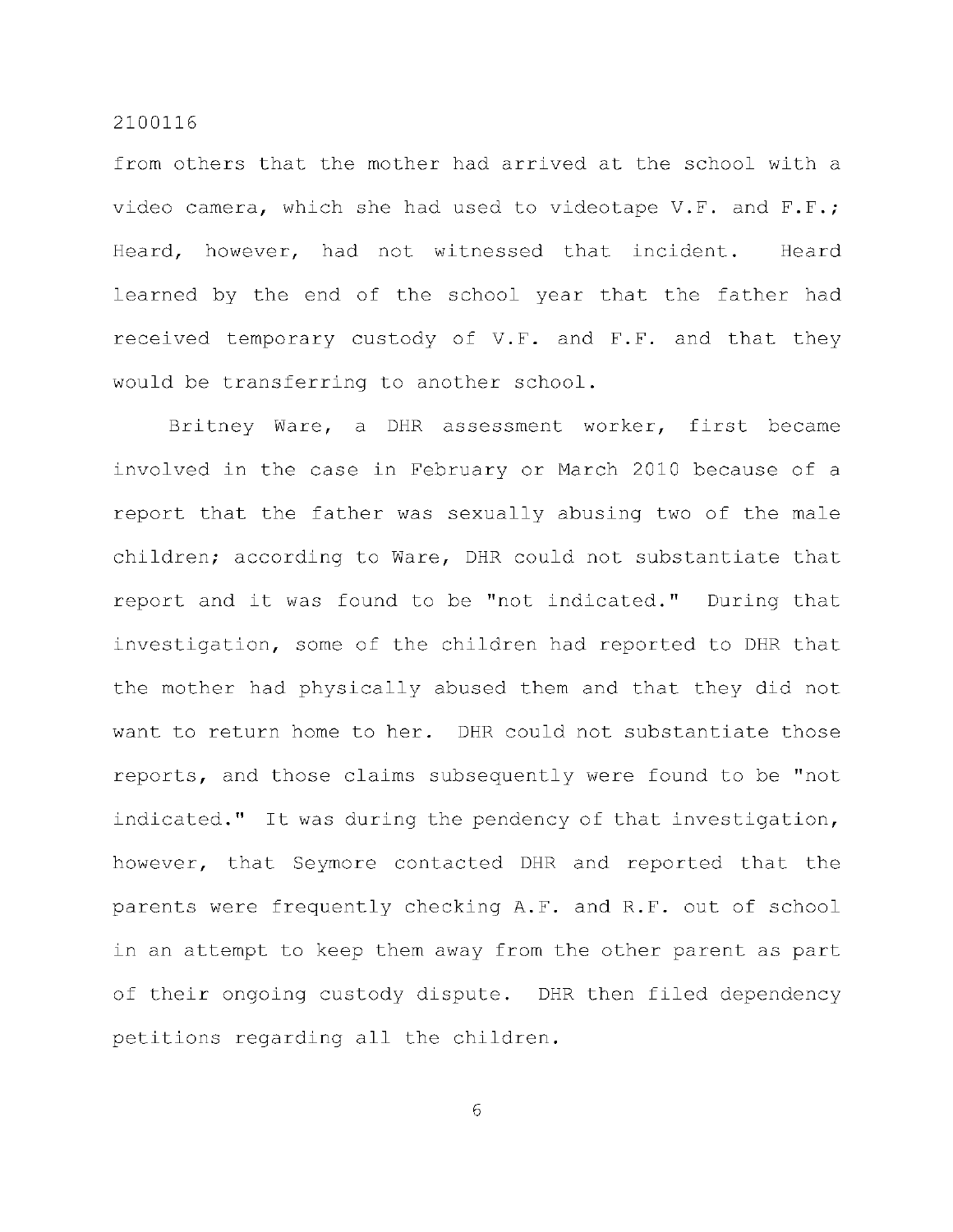Ware testified that she had learned that one of the children, L.F., had been hospitalized as a result of a severe asthma attack; the father had reported to Ware that the mother had refused to provide L.F.'s asthma medications to him. Ware testified that the children had indicated to her a preference to stay with the father; according to Ware, the children had reported that the mother regularly beat them with a metal baton and made them bathe immediately upon entering the house. Ware also testified that DHR was concerned that the mother might be emotionally unstable because she had left hostile messages on DHR's answering machine and, according to Ware, appeared overly focused on the father rather than on the children .

Ware offered the results of a background check DHR had obtained on the father and his new live-in paramour,  $M.H.$ Both had criminal backgrounds, but both had tested negative for recent narcotic use. Ware indicated that DHR had no recommendation regarding placement of the children. Ware testified that, if the father received custody, DHR had no concerns for the safety of the children and recommended that DHR's file on the family be closed. Ware testified, however,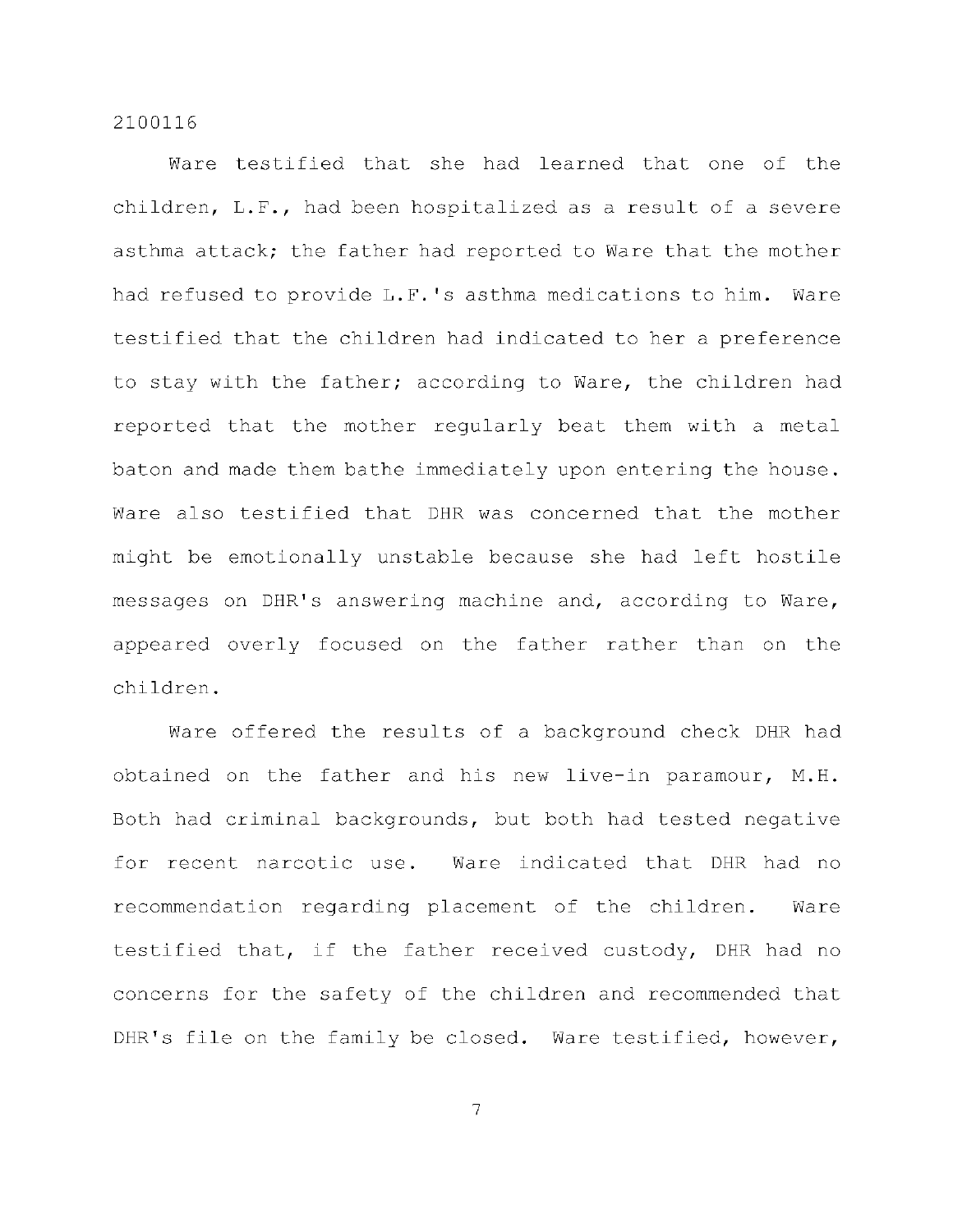that if the mother received custody, DHR recommended that the juvenile court order family counseling and individual counseling for the mother.

Ware testified that, although the mother repeatedly had accused the father of coaching the children to make accusations against her,  $L.F.$  had reported that the mother had urged L.F. to lie to DHR regarding the type of discipline used by the mother. Ware acknowledged that, although the father had been ordered to submit to a psychological examination, he had not done so.

Ware admitted that the mother had filed criminal charges against the father stemming from a domestic-violence incident occurring on April 29, 2010, but, Ware testified, she understood that those charges had been "thrown out." Ware admitted on cross-examination that the mother could be focused on the father's tendency to act violently, rather than simply being focused on the father.

According to the father's testimony, he and the mother had been in a relationship off and on for approximately 12 years; he later admitted that their relationship had spanned a longer period but that their actual time together had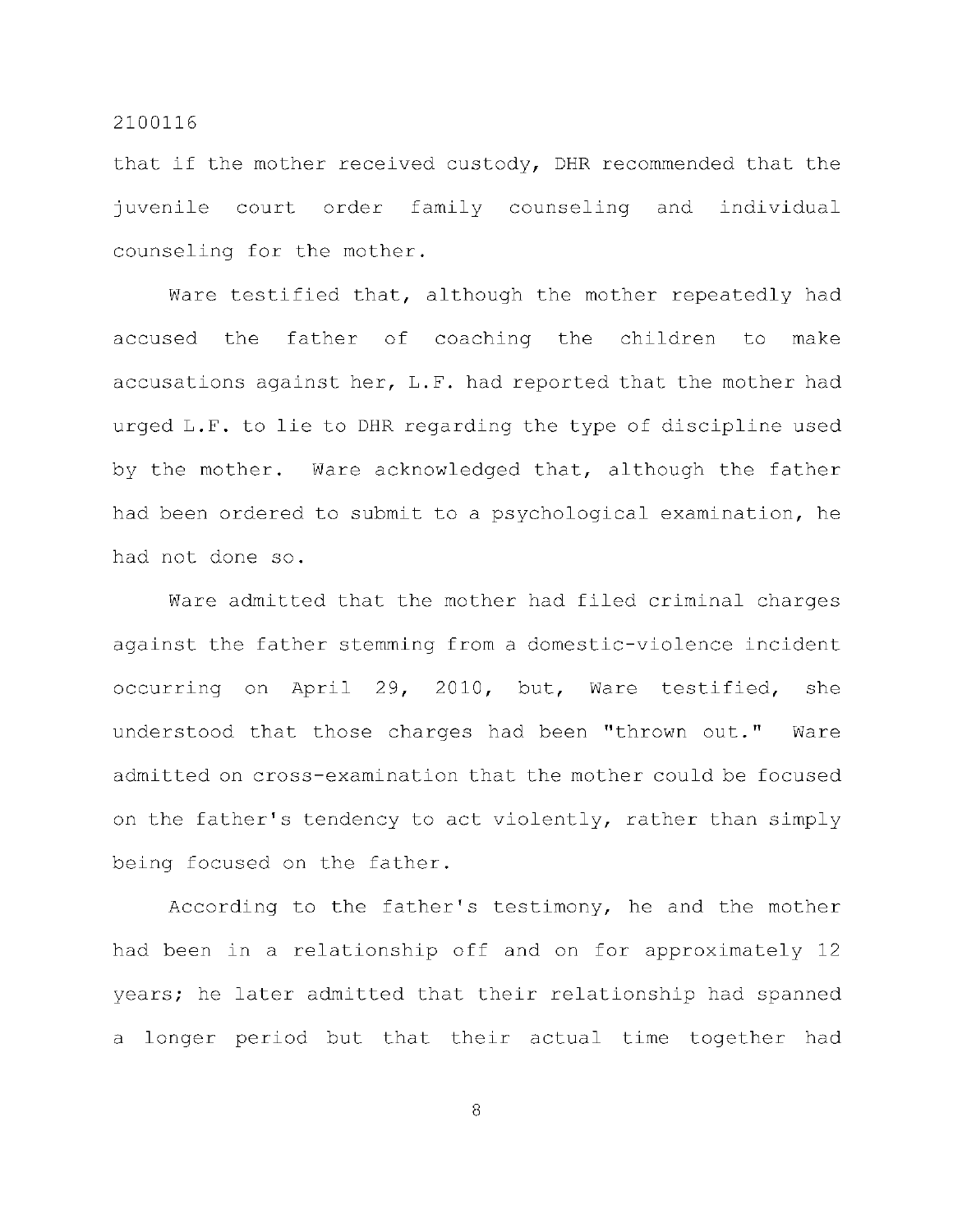totaled only 12 years. The father testified that he and the mother had never married but that they had lived together sporadically. The father testified that, although he was the father of the five children and had been named on the children's birth certificates, no court order regarding paternity or child support had ever been entered. According to the father, he and the mother had separated "for good" approximately five years before the final hearing. When the father had left the family home, all the children had remained with the mother.

The father testified that, in October 2009, the children had telephoned him stating that the mother had left them alone for two days. According to the father, he drove to the mother's home and, upon finding the children unsupervised, took them with him. After he and the mother had a dispute regarding custody of the children, the father returned three of the children to the mother, but he kept R.F. and A.F. with him .

The father testified that the first time he saw V.F. after he returned her to the mother's custody, she could barely walk; V.F. reported that the mother had beaten her.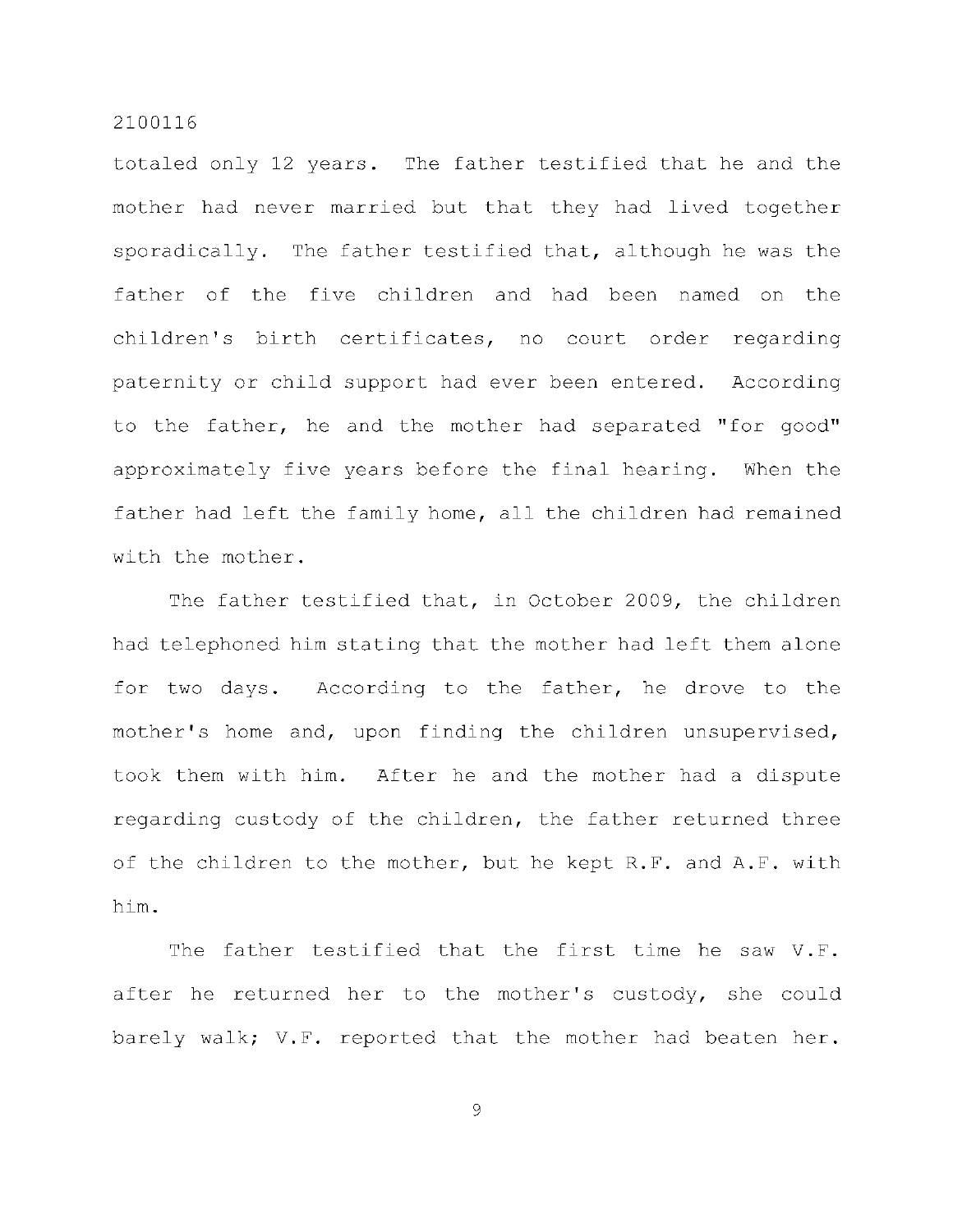After examining  $V.F.,$  the father contacted DHR. The father testified that, from that point forward, he attempted to check the children out of school before the mother could get to them; the father stated: "I knew that they had told on her and they was scared." The father testified that the children did not like the schools they were attending at that time, so he withdrew them approximately one week before the end of the school year and enrolled them elsewhere. Although the mother had been awarded supervised visitation with the children, the father testified that the children did not want to continue those visits because the mother said things during those visits that made the children feel uncomfortable.

The mother testified that she and the father began living together in 1993 and that they had continued living together until June 2009, when she had moved out. She testified that the children had remained with her when she and the father separated. According to the mother, on December 12, 2009, the father became enraged because he believed that  $L.F.'s$  hair had been cut by another man; the mother testified that the father "stabbed the tires out" of her vehicle. According to the mother, she had taken a taxi to buy some "Fix-a-Flat" and,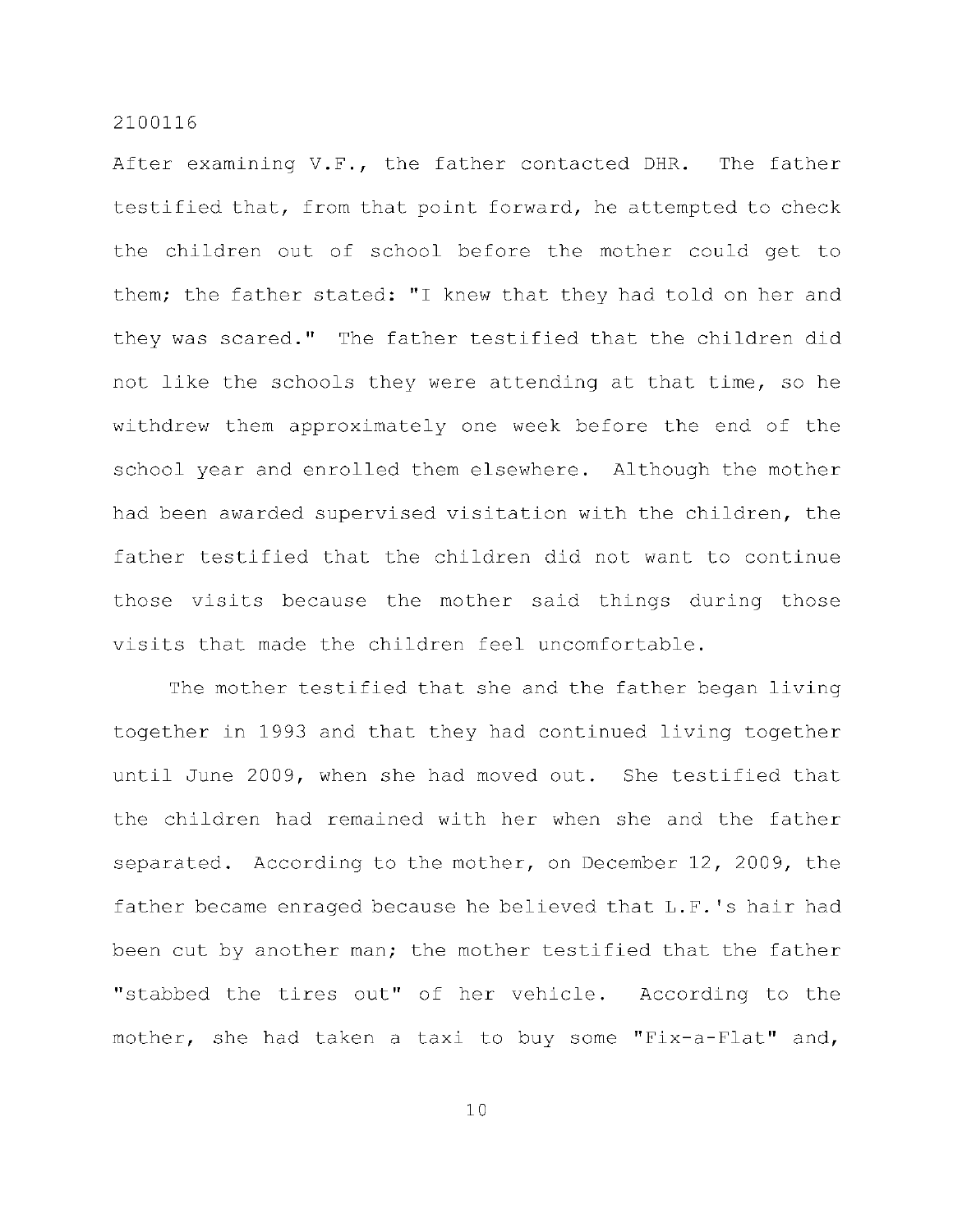while she was gone, the father had taken all the children from her home. The mother acknowledged that the father subsequently had returned three of the children to her custody but that A.F. and R.F. had remained with the father.

The mother testified that, even though the children had expressed a preference to stay with the father, she believed they should return to her home. She agreed to attend counseling if necessary. The mother testified that, although the father had been abusive throughout their relationship, she had not filed any charges against him until 2005; she testified that, rather than filing charges, she had begun working with a domestic-violence intervention center. The mother testified to various domestic-violence incidents that had occurred throughout her relationship with the father.

The mother denied that she made the report to DHR alleging that the father was sexually abusing two of the male children. According to the mother, the daughter of the father's current girlfriend had made that report. The mother denied the father's version of events regarding L.F.'s hospitalization and his asthma medication. She also testified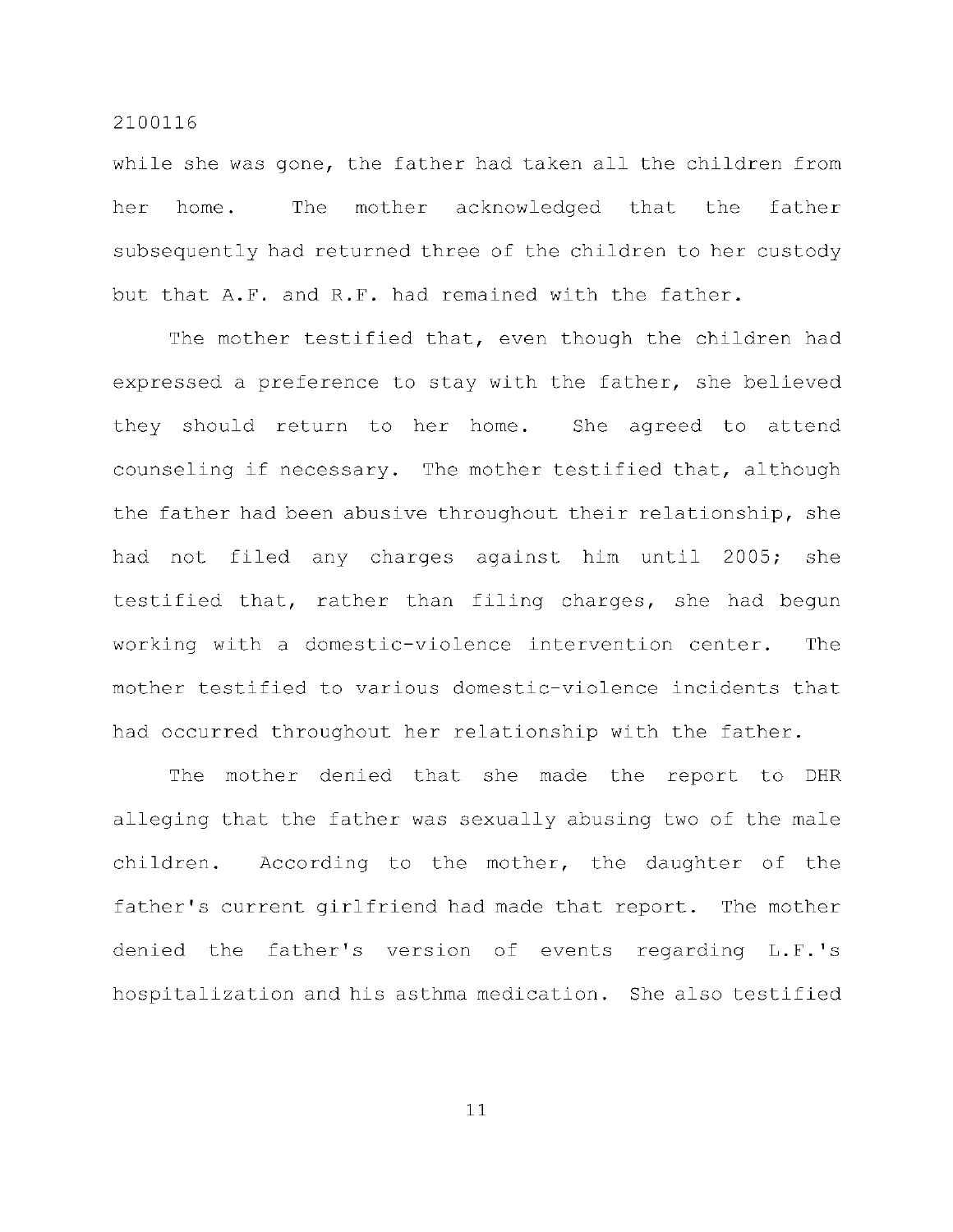that she never received a telephone call informing her that L.F. had been hospitalized.

The mother denied the children's reports that she had beaten them with a baton; the mother testified that she had used a metal spoon, measuring 18 inches long, as a paddle in an attempt to discipline the children. The mother also denied that the children had been unhappy at their schools.

The mother testified that she believed that the father was preventing the children from seeing her and contacting her and that, as long as they were in his custody, she would be unable to have a relationship with them. She testified that if the children could not be returned to her, she believed that they should be placed in foster care so they could be in a neutral environment.

D.F., the mother's oldest child, who was 20 years old at the time of the hearing and who is not the father's biological child, testified that he had come to the hearing to ensure that his brothers and sisters were safe. According to  $D.F.,$ the children had told him stories of physical abuse at the hands of the mother, which he said he believed. He testified that he had been removed from his mother's home as a minor and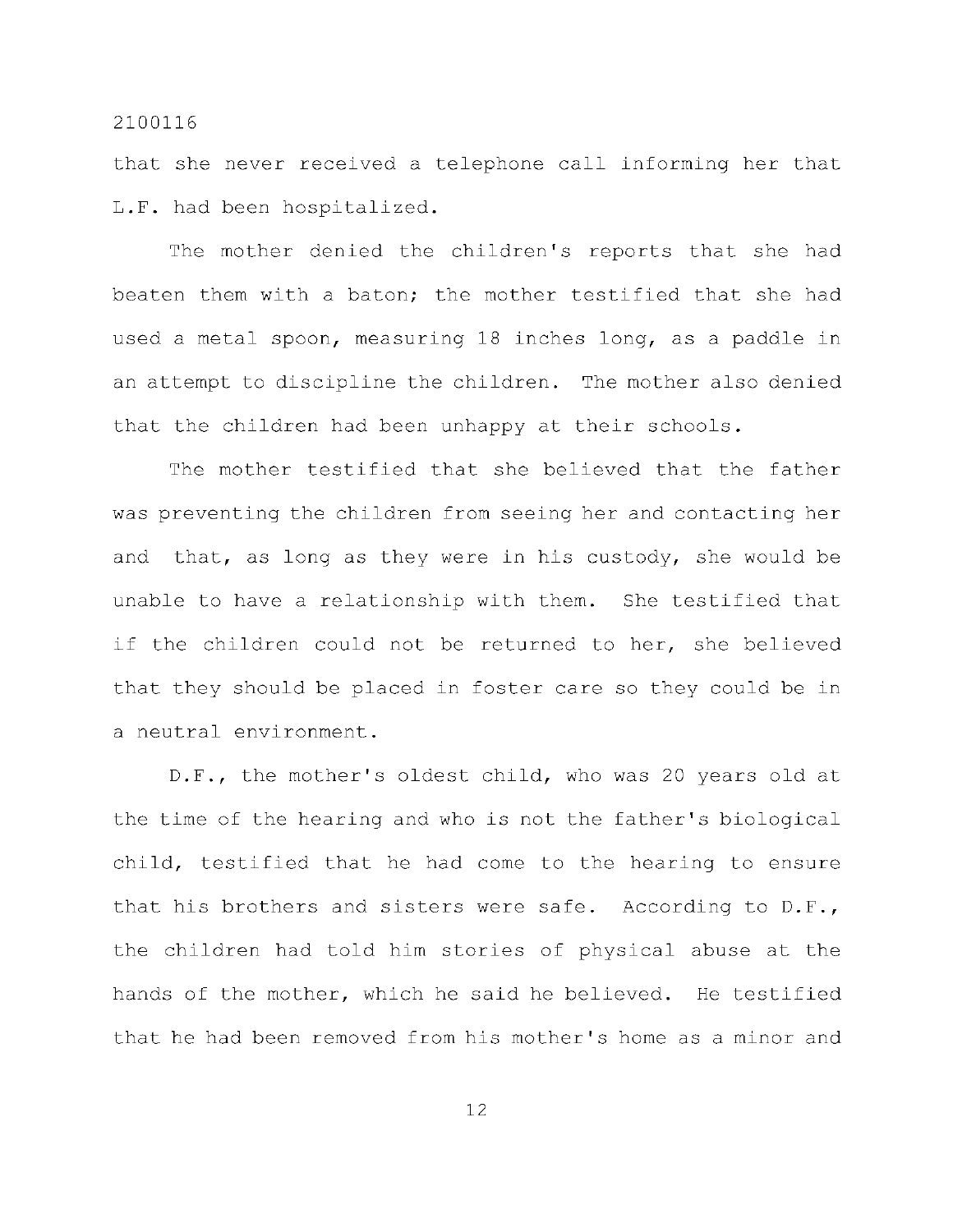had been placed in foster care because of physical and emotional abuse by the mother. He described an incident that occurred when he was a child that had resulted in his receiving stitches after the mother hit him in the head with a high-heeled shoe.

D.F. testified that he had last stayed in the mother's home two years before the final hearing, for approximately a week; D.F. acknowledged that he and the mother had not parted on good terms. D.F. testified that he believed that the mother needed counseling. According to D.F., when he was younger, the father had served as a parental figure to him; D.F. testified that the father had never abused or mistreated him in any way.

The mother's written psychological assessment, dated October 15, 2010, was admitted into evidence. In that assessment, the psychologist identified the mother as having a large number of antisocial personality characteristics. The psychologist, however, noted that the mother seemed to genuinely desire to parent her children; the psychologist recommended that the mother attend parenting classes, but she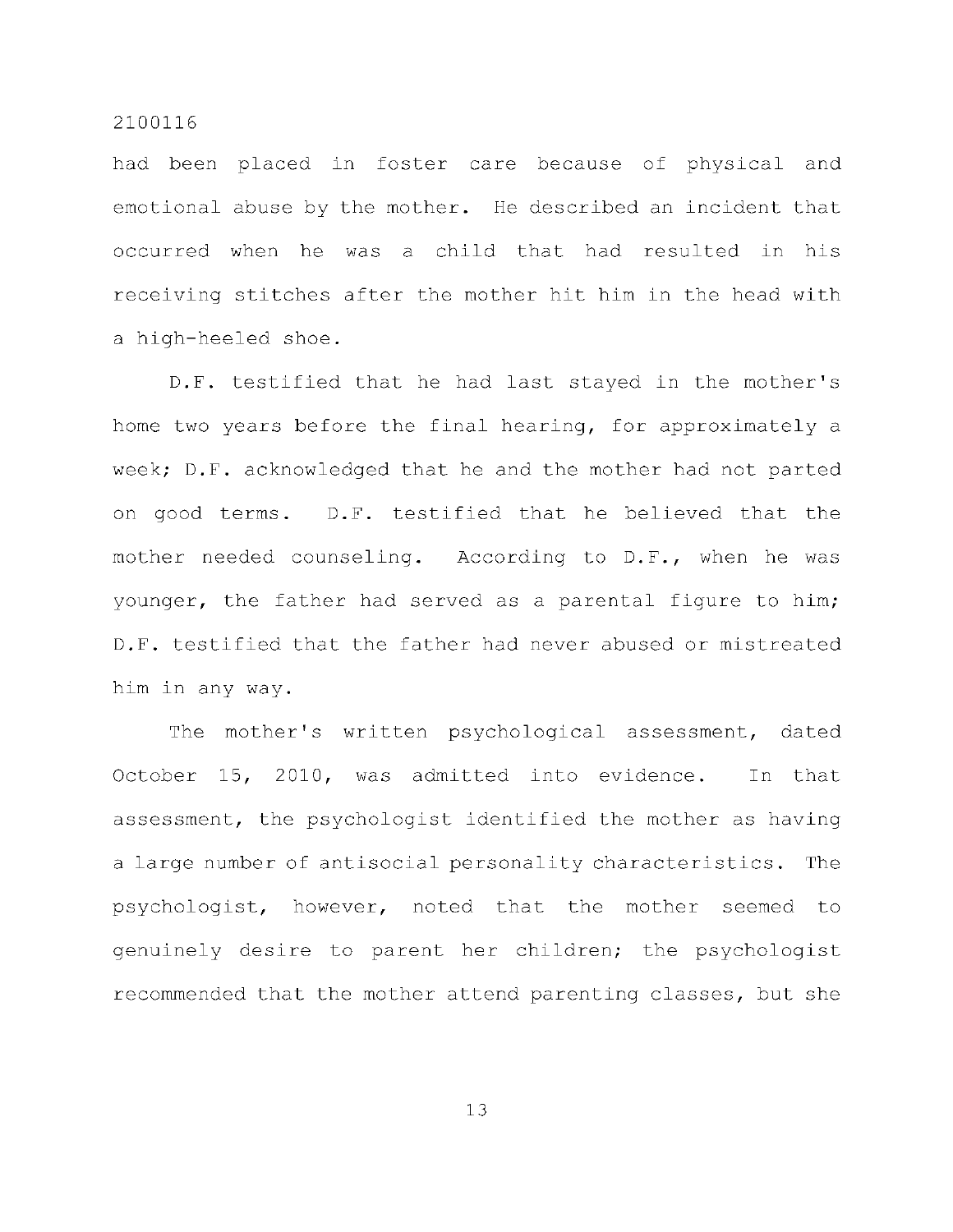stated that she found no reason to require the mother's visitation with the children to be supervised.

The juvenile court also admitted into evidence without objection letters allegedly written by the children and addressed to the court. In those letters, the children expressed that they loved the mother but that she frequently used a metal baton and metal spoon to beat them and had "body slammed" them, hit them with her fists, and busted their lips while disciplining them for such "infractions" as losing hair ribbons and inadvertently touching the sink while washing their hands. The children also indicated that the mother made them bathe immediately upon entering the house. All the children indicated that they wished to remain with the father.

#### Analysi s

The mother first argues that the juvenile court lacked subject-matter jurisdiction. Specifically, the mother maintains that the case involved only a custody dispute between the mother and the father and that the juvenile court actually adjudicated a pure custody dispute between parents, which it had no authority to do. The mother further contends that DHR did not present clear and convincing evidence of the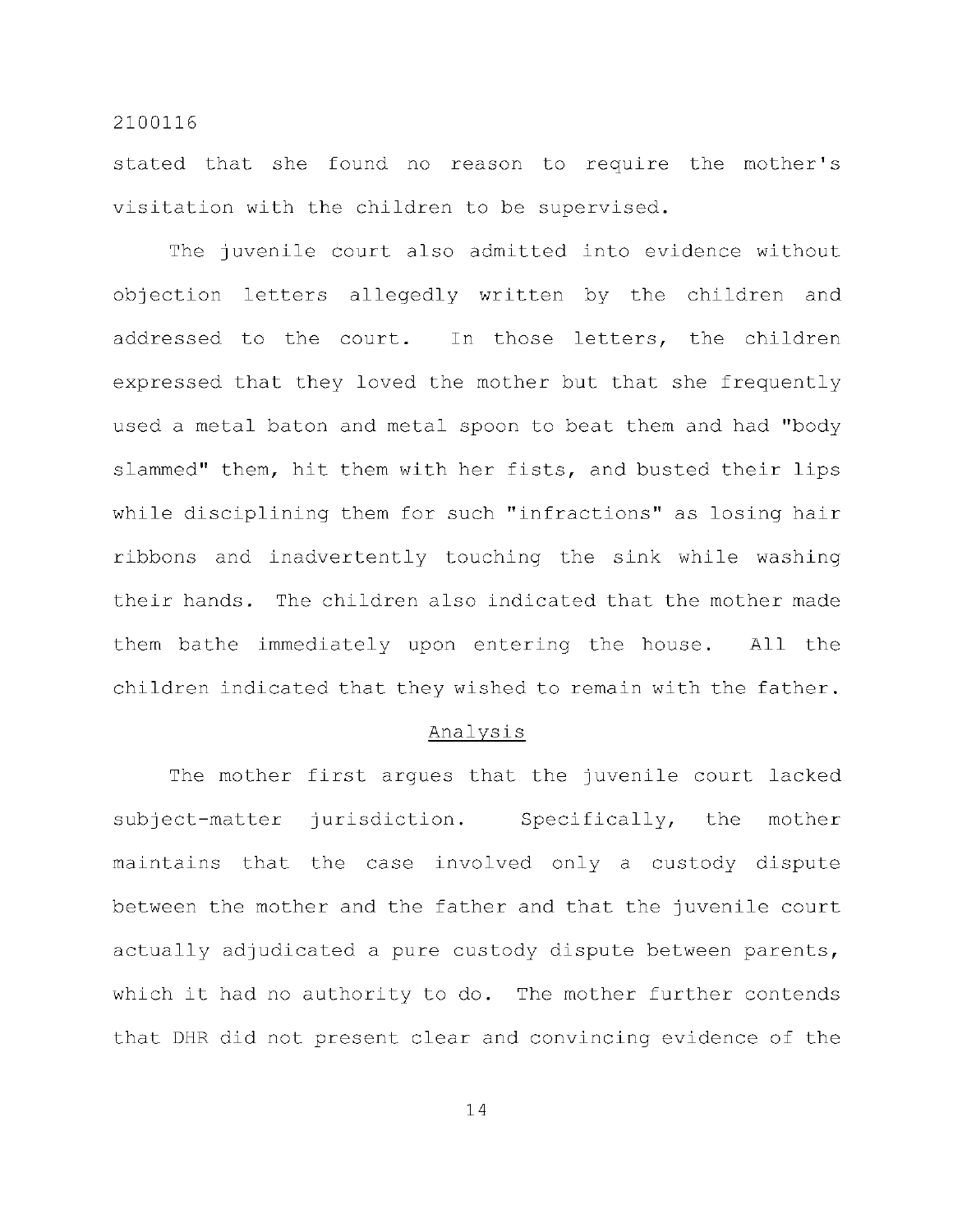dependency of the children. We consider those two issues together .

The juvenile court first obtained jurisdiction over the case based on dependency petitions filed by DHR. In those petitions, DHR essentially alleged that neither the father nor the mother was capable of properly caring for the children and that the children needed the protection of the state. The specific allegations in DHR's petitions, outlined above, clearly set forth a claim by a third party, i.e., a party other than the parents, that the children were dependent. See B.R.G. v. G.L.M., 57 So. 3d 137, 140-41 (Ala. Civ. App. 2010); see also  $$ 12-15-102(8) a.6. \& 8.$  (defining "dependent child"). At that point, the case did not involve merely "a custody dispute between parents," which would fall outside the dependency jurisdiction of the juvenile court. See  $\S$  12-15-114(a), Ala. Code 1975.

During the litigation, DHR apparently changed its position, offering evidence indicating that the father could properly care for the children. DHR did not, however, formally withdraw its dependency petitions and it appeared at trial with witnesses. In her brief to this court, the mother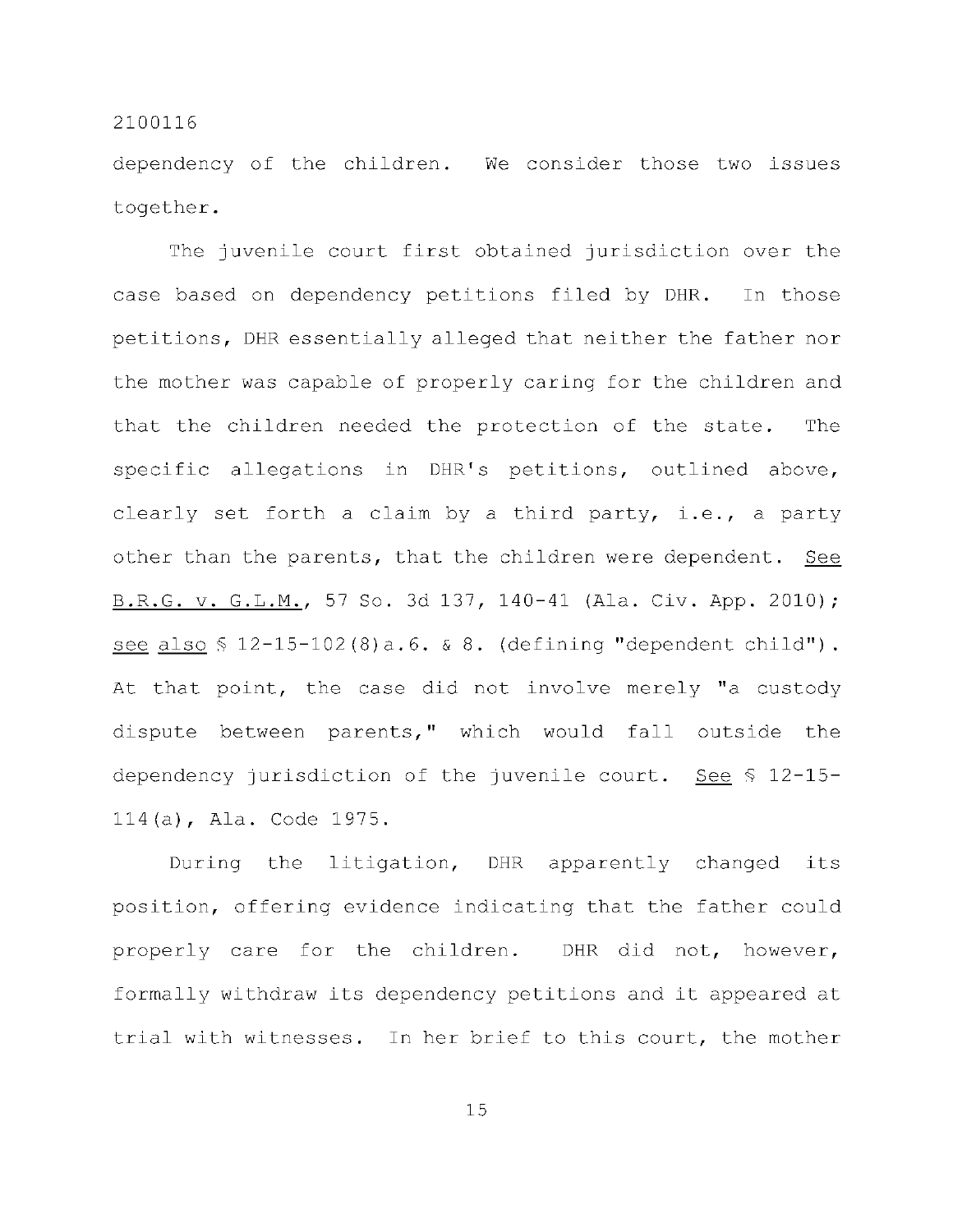argues generally that DHR did not present clear and convincing evidence of the dependency of the children, but her argument rests primarily on the proposition that DHR attempted only to prove the facts alleged in its petitions, which the mother maintains do not rise to the level of dependency.<sup>2</sup> As stated above, those allegations, if proven by clear and convincing evidence, would have established the dependency of the children. Furthermore, and contrary to the mother's contention, DHR did not limit its evidence to the allegations in its petitions; DHR also proved that the mother had physically abused the children. See M.M.S. v. D.W., 735 So. 2d 1230, 1232 (Ala. Civ. App. 1999) ("However, contrary to the mother's argument, the juvenile court can find a child dependent based upon grounds not asserted in the dependency petition. Martin v. State Dep't of Human Resources, 502 So. 2d 769, 770 (Ala. Civ. App. 1987) (stating that this court did not need to 'find that the Department [of Human Resources] proved the specific grounds alleged in the petitions because

The mother does not argue that the children could not be found dependent because the father was capable of properly caring for them. See  $T.K. v. M.G.,$  [Ms. 2091162, April 1, 2011] So. 3d \_\_, \_\_ (Ala. Civ. App. 2011) (Moore, J., dissenting). Hence, we consider that issue to be waived.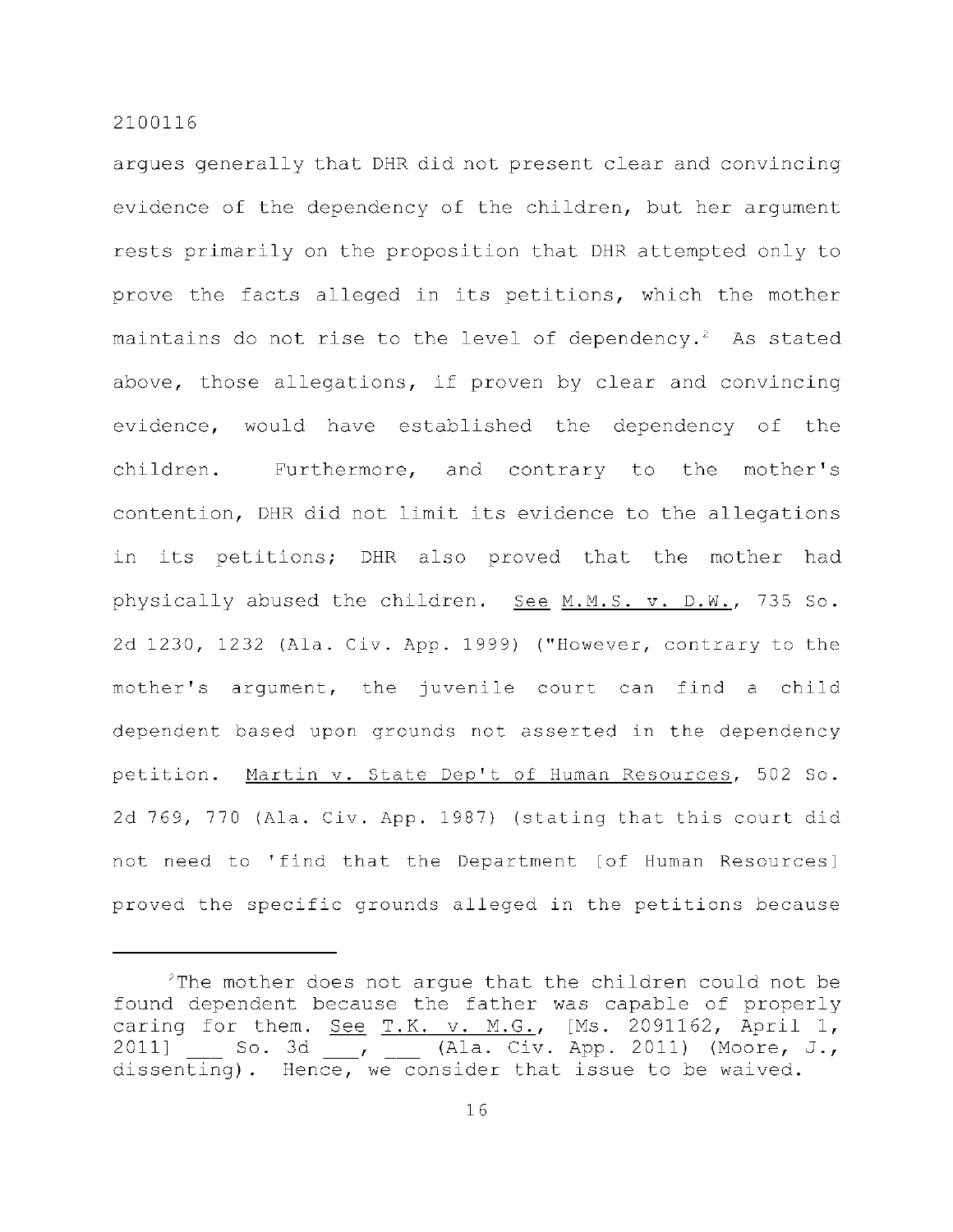we [found] that the juvenile court had other sufficient grounds for determining that the children are dependent.')."). Based partially on that evidence, the juvenile court ultimately decided in its October 21, 2010, judgment that the children were dependent.

Hence, we conclude that the juvenile court did not adjudicate the issue of which of the two parents should have custody of the children, i.e., a mere custody dispute between the parents; rather, it decided, initially, whether the children were dependent within the meaning of  $\frac{12-15-102}{100}$  and, secondarily, which custodial disposition would protect the safety and welfare of the children. We conclude that the juvenile court had ample evidence before it from which to make each determination and that it acted properly pursuant to its dependency jurisdiction.

Although recognizing that motions to continue are disfavored and are subject to a trial court's discretion, the mother next asserts that the juvenile court exceeded its discretion in failing to grant her motion to continue the final hearing. The mother argues that, on the date scheduled for the final hearing, her newly appointed counsel had just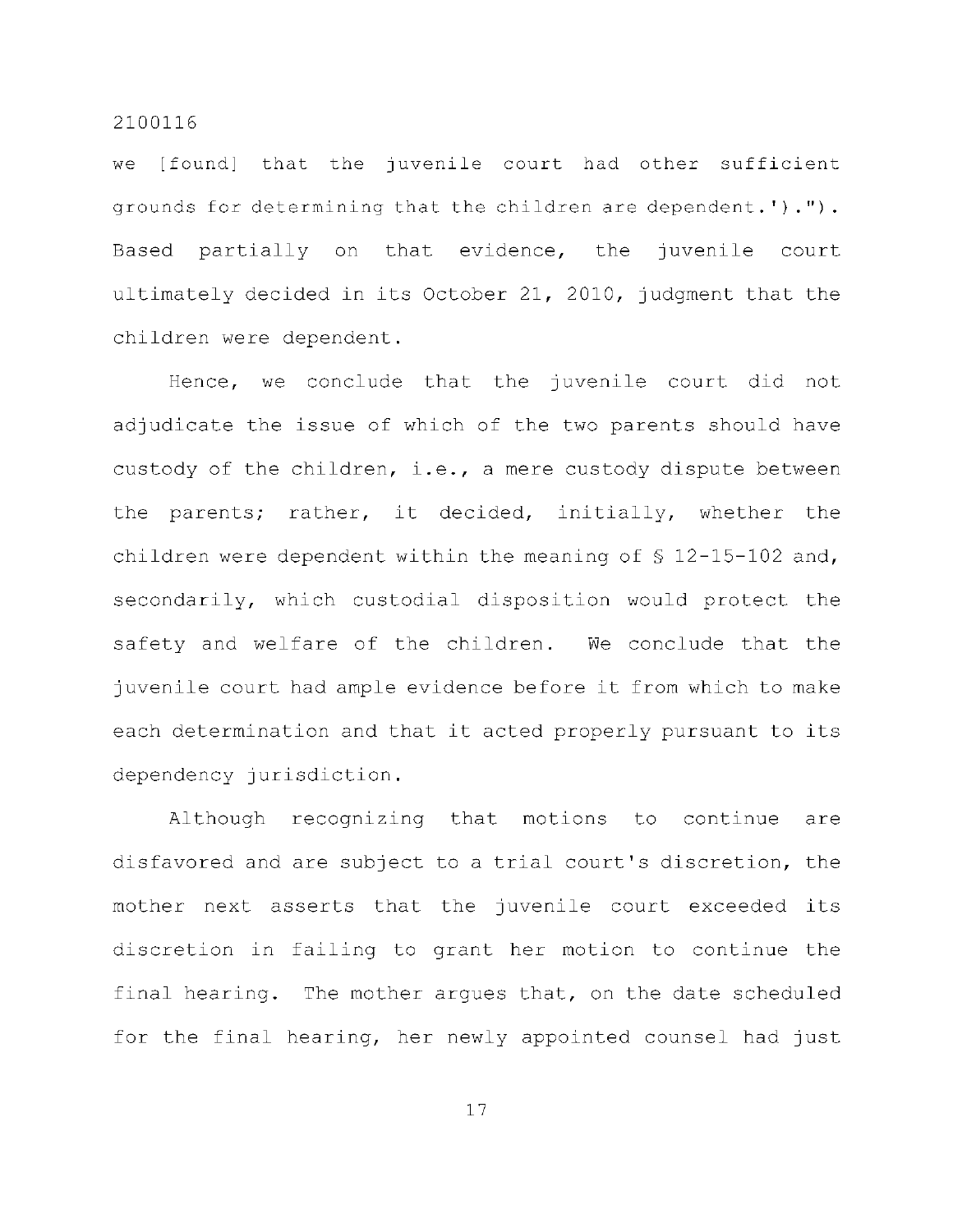received discovery responses from DHR and had just received the results of the mother's mental-health evaluation. The mother also asserts that the juvenile court's stated reason for denying her motion to continue was unfounded.

We need not address this argument because the mother failed to preserve this issue for appellate review. At the final hearing, the mother's counsel agreed with the juvenile court that, if she were allowed a short period to review the discovery responses and the results of the mother's mentalhealth evaluation, she would be prepared to proceed with the hearing. After the juvenile court allowed the mother's counsel time for the requested review, counsel represented to the juvenile court that she was ready to proceed. Thus, the mother's counsel failed to lodge an objection to the juvenile court's ruling on her motion.

By failing to object to the juvenile court's ruling on her motion, the mother waived any error in that ruling. See, e.g., Sea Calm Shipping Co., S.A. v. Cooks, 565 So. 2d 212, 216 (Ala. 1990) (refusing to address alleged error in the trial court's ruling because no objection was raised; noting that a trial court will not be held in error unless that court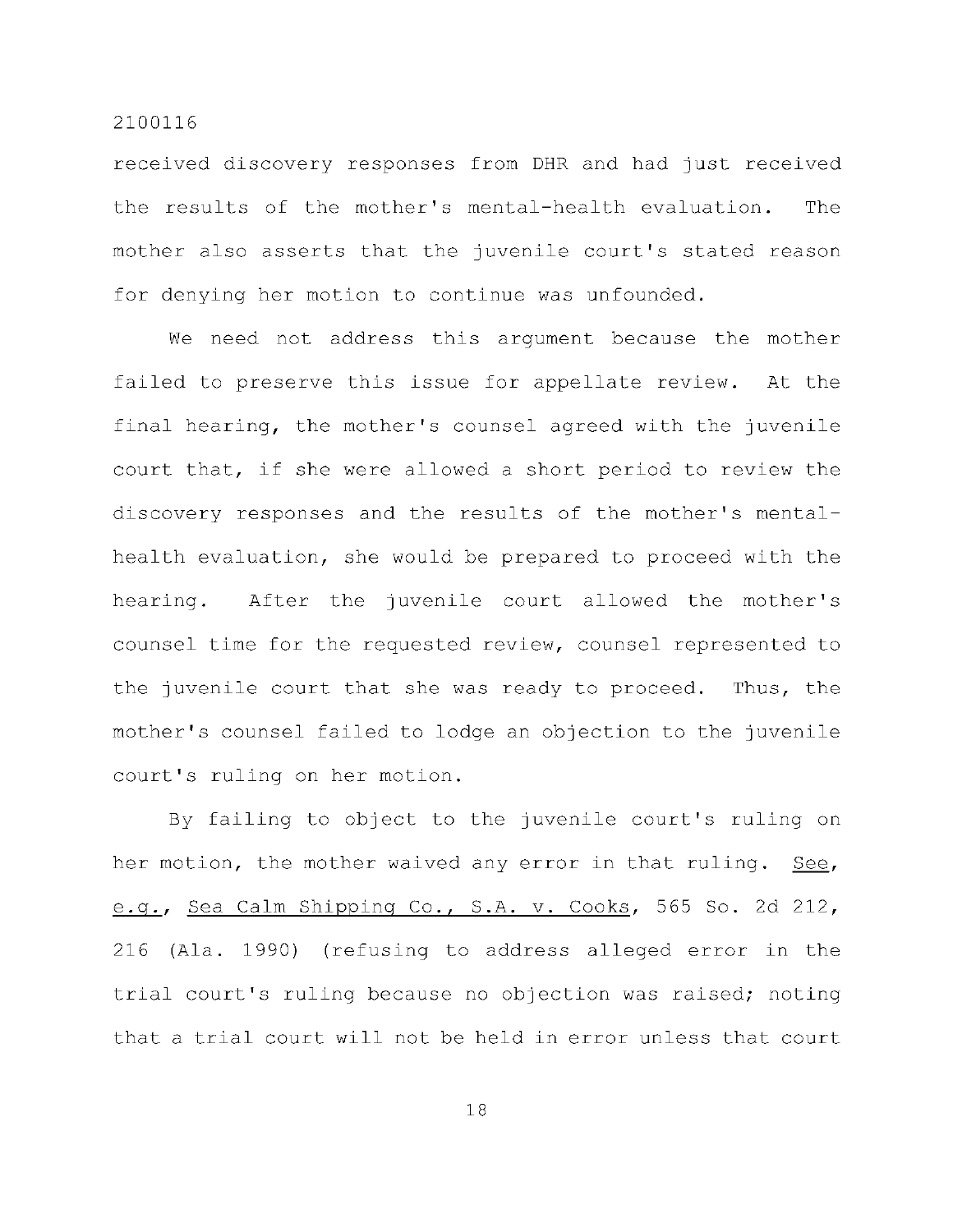has been apprised of its alleged error and has been given the opportunity to act thereon); and Hoefer  $v$ . Snellgrove, 288 Ala. 407, 409, 261 So. 2d 431, 434 (1972) ("It is a wellsettled principle of law that matters not objected to cannot be considered for the first time on appeal."). We, therefore, need not address the mother's argument on this issue further.

The mother next asserts that she was not afforded her due-process right to notice of the allegations against her. More specifically, the mother argues that because the dependency petitions did not allege physical abuse as a basis for the children's dependency, she had no reason to believe that those allegations of physical abuse would be addressed at the dependency hearing and, therefore, she was not given the opportunity to adequately prepare a defense to such allegations .

The mother, however, failed to assert any constitutional challenge in the juvenile court, and, as a result, she has waived this constitutional issue for appellate review.

"Even constitutional issues must be properly preserved for appellate review. Brown v. State, 705 So. 2d 871, 875 (Ala. Crim. App. 1997). 'Due process does not override the basic law of preservation,  $\ldots$ and the issue must first be presented to the trial court before it will be reviewed on direct appeal.'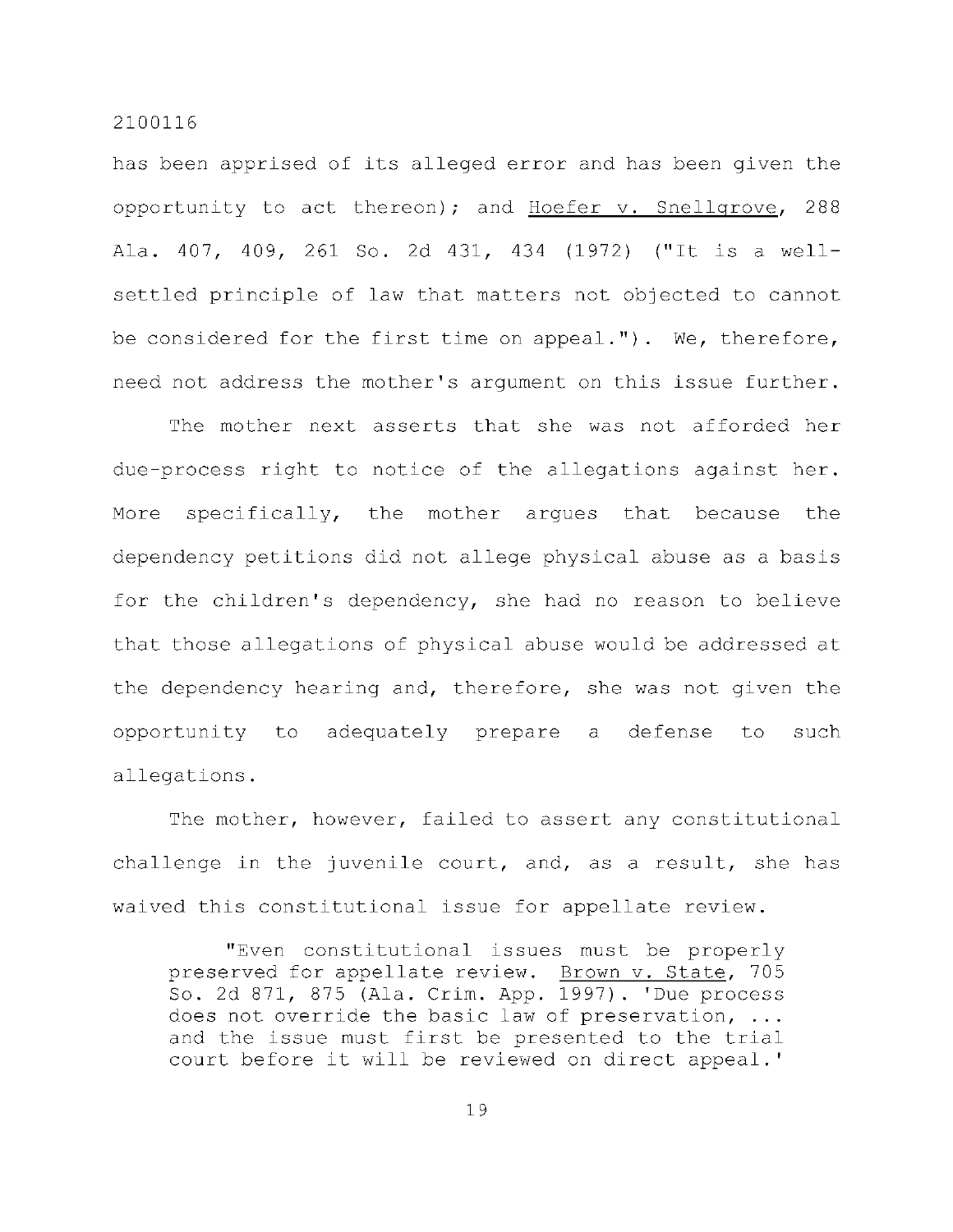Boglin v. State, 840 So. 2d 926, 929 (Ala. Crim. App. 2002). "

Byrd v. State, 10 So. 3d 624, 626-27 (Ala. Crim. App. 2008). See also Consolidated Pipe & Supply Co. v. City of Bessemer, [Ms. 2090095, Dec. 30, 2010] So. 3d , \_\_ (Ala. Civ. App. 2010) (quoting United Servs. Auto. Ass'n v. Wade, 544 So. 2d 905, 917 (Ala. 1989)) ("'constitutional issues may not be raised for the first time in a post-judgment motion'"). Because the mother failed to preserve her constitutional challenge for appellate review, we need not address it further. <sup>3</sup>

The mother next asserts that it was not in the children's best interest to be placed in their father's custody. Although the mother fails to cite relevant caselaw in support of her argument, we note that, in W.T.H. v. M.M.M., 915 So. 2d 64, 71 (Ala. Civ. App. 2005), this court stated: "In making a custodial disposition of a child who is found to be dependent, the trial court may '"choose that alternative which it finds

 $3$ We also conclude that the issue of physical abuse of the children at the mother's hand was tried by the implied consent of the parties. Multiple witnesses testified to such abuse at the final hearing; however, the mother raised no objection to that testimony. See Rule 15(b), Ala. R. Civ. P.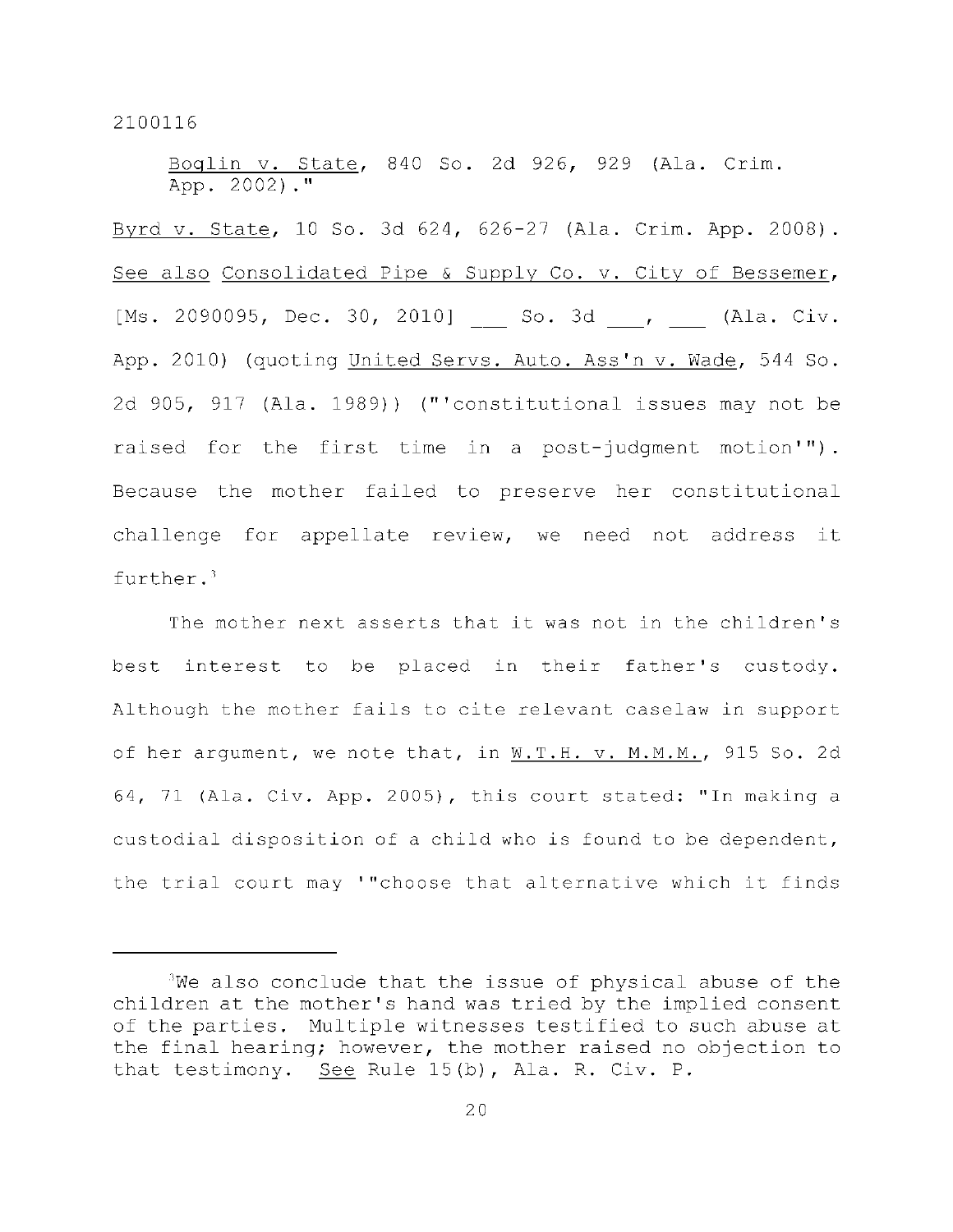to be in the best interests of the [dependent child]."'  $[\underline{W.T.}]$ v. State Department of Human Res., 707 So. 2d 647, ] 651 [(Ala. Civ. App. 1997)] (quoting Wallace v. Pollard, 532 So. 2d 632, 633 (Ala. Civ. App. 1988))." See also Ala. Code 1975, \$ 12- $15-314(a)$  (addressing the options available to the juvenile court, once it has determined that a child is dependent).

Based upon the evidence before it, the juvenile court could have found that the children had expressed a preference for being in the father's custody; that DHR had no concerns with the children's safety while in the father's custody; that, despite his criminal background and the allegations of domestic abuse asserted by the mother, the father was willing and capable of providing a suitable and stable home for the children; and that the children appeared to have thrived under the juvenile court's pendente lite custody award to the father. Thus, the juvenile court had before it sufficient evidence from which it could have determined that the best interests of the children would be served by an award of custody to the father. We, therefore, reject the mother's argument that the juvenile court exceeded its discretion in placing the children in the father's custody.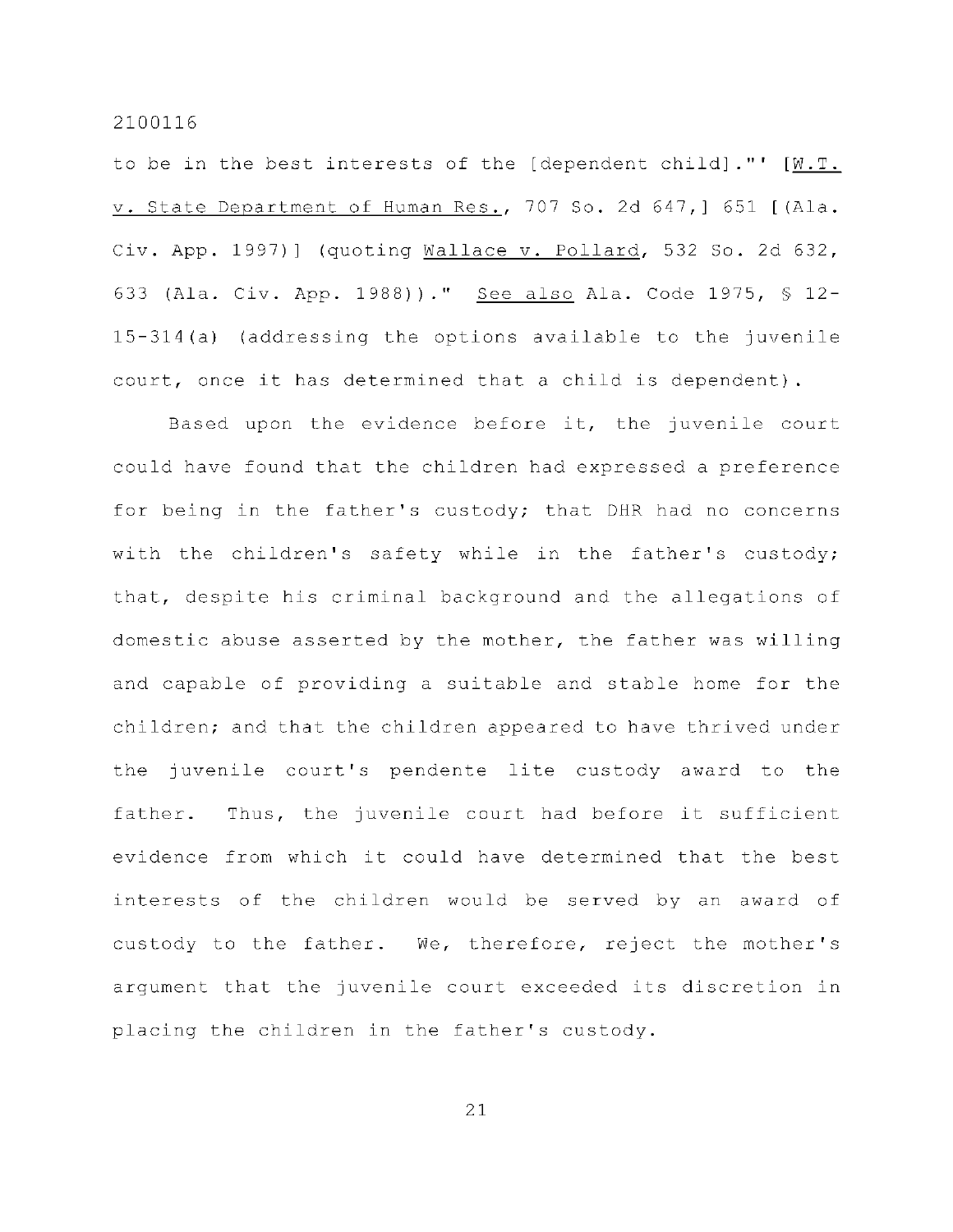As her final issue, the mother asserts that the juvenile court exceeded its discretion in ordering her visitation with the children to be supervised and that the juvenile court exceeded its discretion by failing to sufficiently specify the terms of that visitation. We agree only as to the latter part of her argument.

The guiding principle in determining visitation with a child who has been found dependent and brought under the jurisdiction and protection of the juvenile court is the child's best interest. See  $Y.N. v.$  Jefferson County Dep't of Human Res., [Ms. 2090832, Jan. 14, 2011] So. 3d, , (Ala. Civ. App. 2011). "The trial court has broad discretion in determining the visitation rights of a noncustodial parent, and its decision in this regard will not be reversed absent an abuse of discretion." Carr v. Broyles, 652 So. 2d 299, 303 (Ala. Civ. App. 1994). In exercising its discretion over visitation matters, "'[t]he trial court is entrusted to balance the rights of the parents with the child's best interests to fashion a visitation award that is tailored to the specific facts and circumstances of the individual case.'" Ratliff v. Ratliff, 5 So. 3d 570, 586 (Ala. Civ. App. 2008)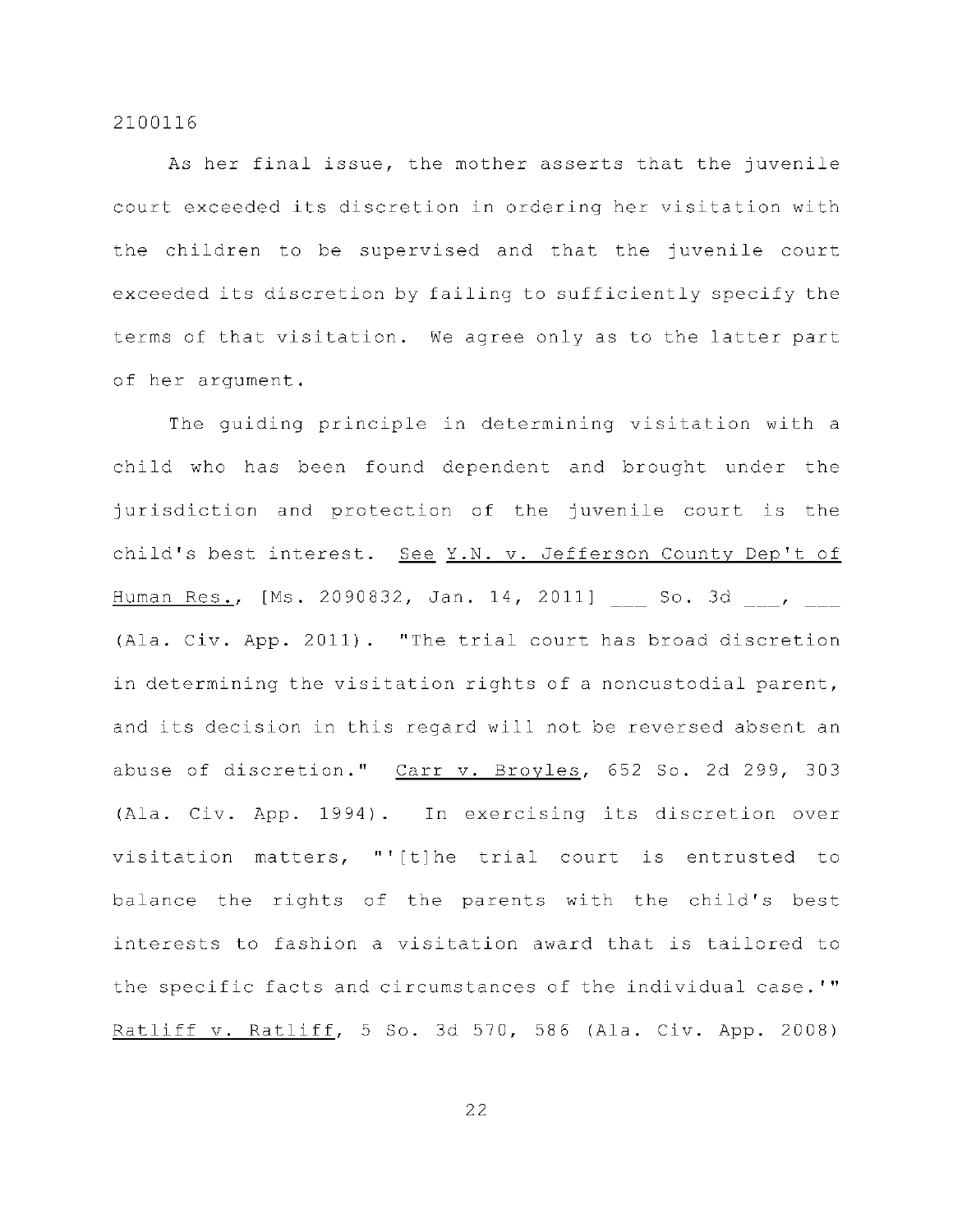(quoting Nauditt v. Haddock, 882 So. 2d 364, 367 (Ala. Civ. App. 2003) (plurality opinion)).

This court previously has addressed the appropriateness of requiring a noncustodial parent's visitation to be supervised when necessary to protect the children from an unreasonable risk of physical or emotional harm emanating from the condition of the parent. See, e.g., Pratt v. Pratt, 56 So. 3d 638, 642 (Ala. Civ. App. 2010) (supervised visitation recognized as appropriate to address risk of harm to children posed by mother's addiction to pain medication). A trial court may not, however, "'select[] an overly broad restriction that does more than address a particular concern and thereby unduly infringe[] upon the parent-child relationship.'" Lee v. Lee, 49 So. 3d 211, 214 (Ala. Civ. App. 2010) (quoting Jackson v. Jackson, 999 So. 2d 488, 494-95 (Ala. Civ. App.  $2007)$ ).

In its final judgment, the juvenile court ordered the mother's visitation with the children to be supervised and ordered that it take place at "Family Connections." Because the evidence was sufficient to support a finding that the mother had physically abused the children, it cannot be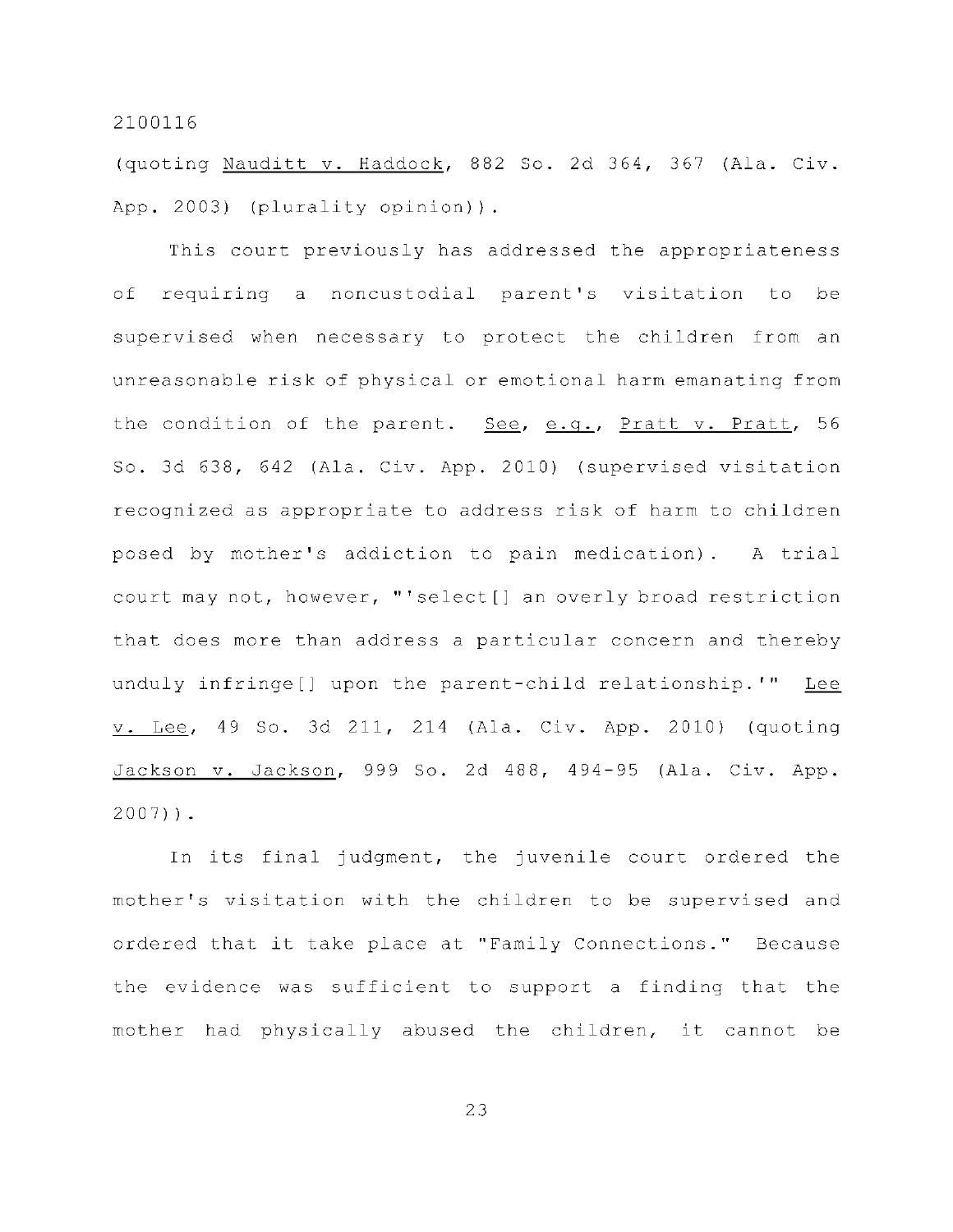seriously disputed that the juvenile court acted within its discretion in requiring the mother's visitation to be supervised .

The juvenile court, however, failed to specify dates and times for the mother's visitation. Thus, the mother has no particular schedule applicable to her visitation with the children. At the final hearing, the mother testified that she had encountered difficulty exercising her visitation with the children at Family Connections; she explained that the children had been allowed to abruptly end the visitation sessions there and that, on some occasions, the children had not been present for visitation at all. Without a definitive schedule, the mother has no reasonable expectation of visitation or rights to rely on and she is unreasonably hampered in maintaining or rebuilding a relationship with the children. As this court has recognized, a trial court exceeds its discretion when it fails to provide a specific schedule of visitation for a noncustodial parent or when it allows a third party complete discretion over that schedule of visitation. See Pratt, 56 So. 3d at  $644-45$  (citing numerous cases).